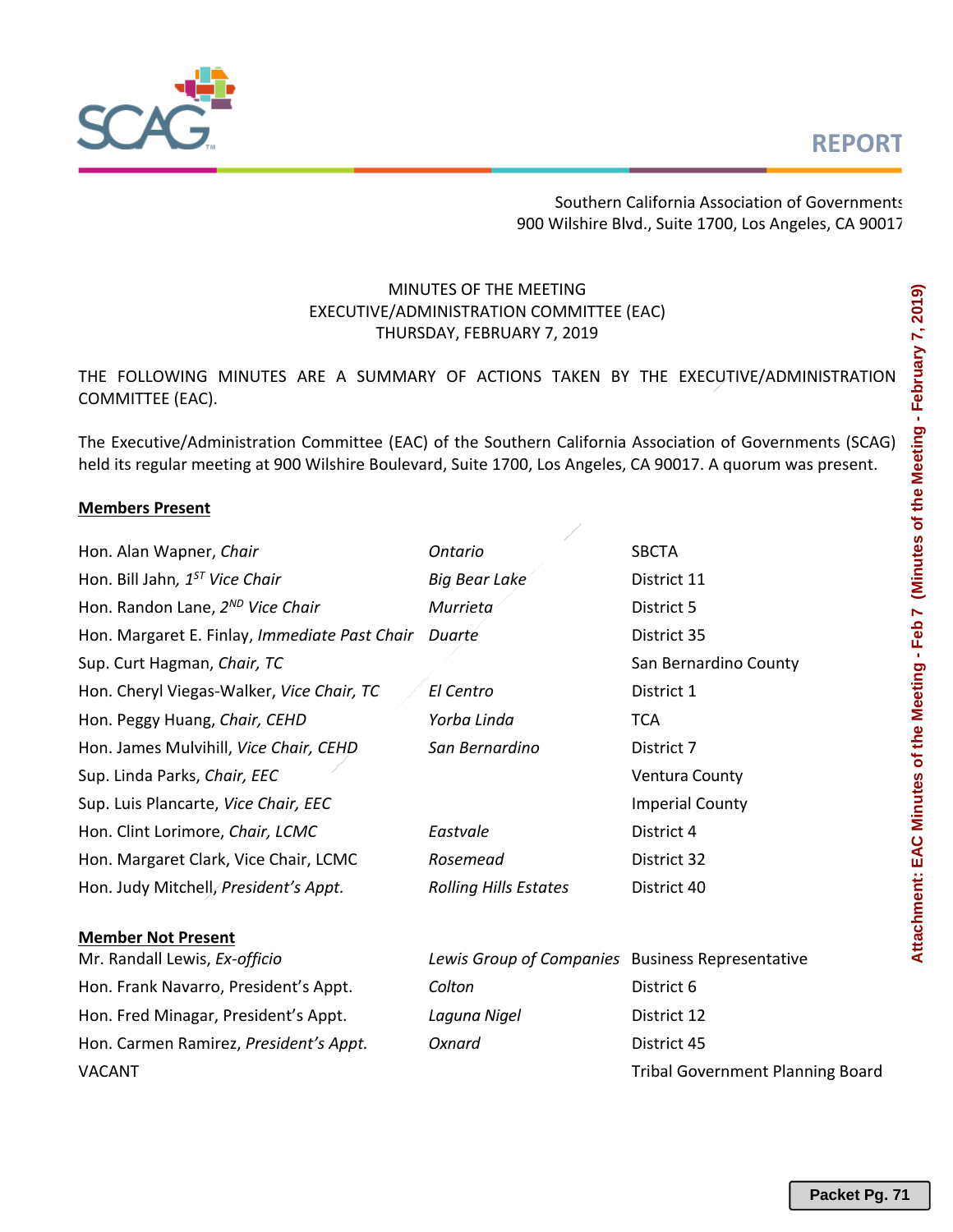### **Staff Present**

Darin Chidsey, Interim Executive Director Frank J. Lizarraga, Jr., General Counsel Joann Africa, Chief Counsel Kome Ajise, Director of Planning Julie Loats, Chief Information Officer Art Yoon, Director of Policy and Public Affairs Tess Rey‐Chaput, Office of Regional Council Support Vicki Hahn, Office of Regional Council Support

### **CALL TO ORDER AND PLEDGE OF ALLEGIANCE**

The Honorable Alan D. Wapner called the meeting to order at 9:00 a.m. The Honorable Cheryl Viegas‐Walker was called upon to lead the Pledge of Allegiance. All were asked to remain standing following the Pledge of Allegiance to pay respect to the families of those members, and their family members that passed recently through a moment of silence as follows: Honorable Greg Pettis, Honorable Bill Alexander, Honorable Ron Roberts, and the mother of Honorable L. Dennis Michael.

#### **PUBLIC COMMENT PERIOD**

There was no public comment speaker.

#### **REVIEW AND PRIORITIZE AGENDA ITEMS**

There was no prioritization of agenda items.

#### **ACTION / DISCUSSION ITEM**

1. Imperial County Walk Ride Learn – Move Resolution No. 19‐608‐1 and Resolution No. 19‐608‐2 to Regional Council for Adoption.

President Wapner introduced the item and introduced Kome Ajise, Director of Planning to provide background information.

Mr. Ajise reported that the request is that the Regional Council adopt Resolution No. 19‐608‐1, approving the filing of a California Environmental Quality Act (CEQA) Notice of Exemption for the Imperial County Walk Ride Learn Safe Routes to School Program, subject to a 30‐day public inspection period; and adopt Resolution No. 19‐608‐2, accepting the California Active Transportation Program Grant in the amount of \$224,000. Mr. Ajise noted that this amount is a correction to what was included in resolutions in the agenda packet. Upon approval by the Regional Council, SCAG will accept and manage the ATP funds to provide an educationally‐focused program targeting students and parents.

A MOTION was made (Hagman) to move Resolution Nos. 19‐608‐1 and 19‐608‐2 as corrected to the Regional Council for adoption; and to authorize the Interim Executive Director, or his designee, to accept and manage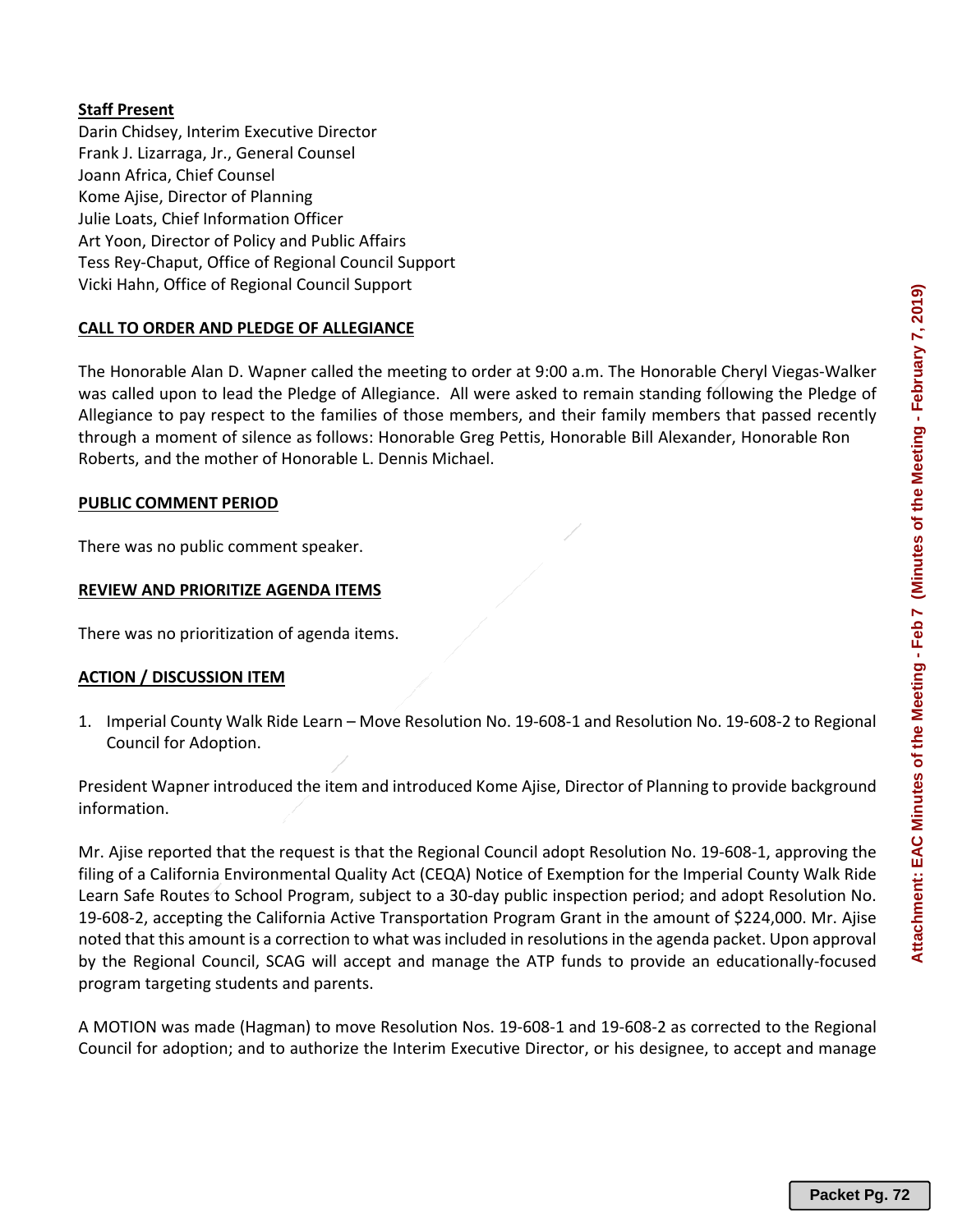\$224,000 in California Active Transportation (ATP) funds upon approval from Regional Council. Motion was SECONDED (Mulvihill) and passed by the following votes:

- **AYE/S:** Wapner, Jahn, Lane, Finlay, Hagman, Viegas‐Walker, Huang, Mulvihill, Parks, Plancarte, Lorimore, Clark, Mitchell (13).
- **NOE/S:**  None (0).
- **ABSTAIN:**  None (0).

#### **CONSENT CALENDAR**

#### **Approval Items**

- 2. Minutes of the Special Meeting January 16, 2019
- 3. Future Communities Pilot Program

#### **Receive and File**

- 4. ARB SB 150 Report on SB 375 Implementation Progress
- 5. February State and Federal Legislative Monthly Update
- 6. Contracts Greater than \$5K but less than \$200K

A MOTION was made (Jahn) to approve the Consent Calendar items 2‐3, and Receive and File items 4‐6. Motion was SECONDED (Viegas-Walker) and passed by the following votes:

- **AYE/S:** Wapner, Jahn, Lane, Finlay, Hagman, Viegas‐Walker, Huang, Mulvihill, Parks, Plancarte, Lorimore, Clark, Mitchell (13).
- **NOE/S:**  None (0).

**ABSTAIN:** None (0).

#### **CFO MONTHLY REPORT**

Basil Panas, Chief Financial Officer reported that SCAG has received the final audit reports from Caltrans for the Incurred Cost Audit, and Indirect Cost Allocation Plan0. SCAG is presently waiting for corrective action plans to be issued by Caltrans upon SCAG which is expected to be similar to the recommendations included in the final audit reports. SCAG staff is reviewing and preparing to make process changes based on these recommendations. Mr. Panas also reported that as of February 6, 2019, all but one city, and all six counties have paid their SCAG membership dues.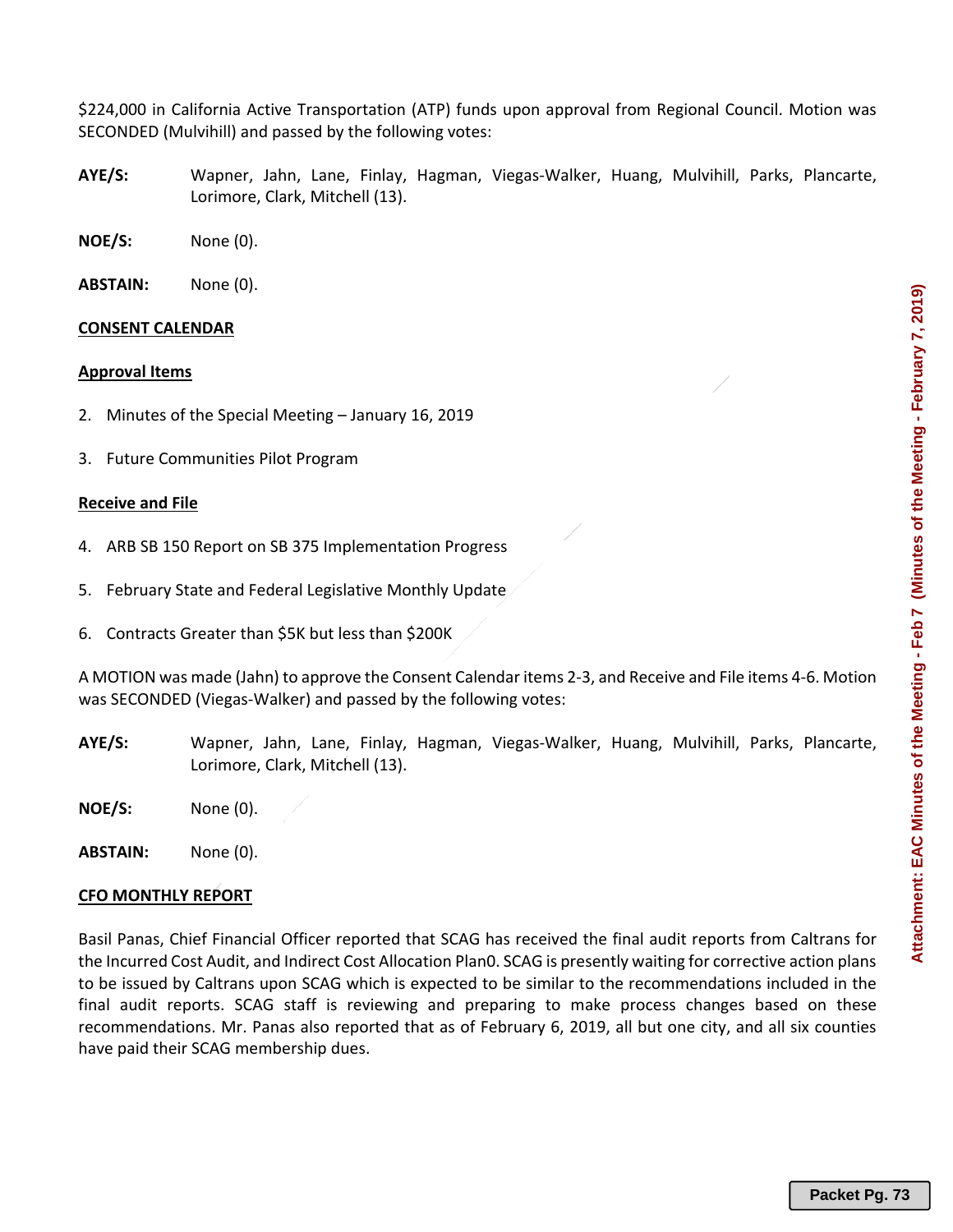# **PRESIDENT'S REPORT**

President Wapner announced the President's Report will be given at Regional Council.

## **EXECUTIVE DIRECTOR'S REPORT**

President Wapner announced the Executive Director's Report will be given at Regional Council.

## **FUTURE AGENDA ITEM/S**

None

# **ANNOUNCEMENT/S**

President Wapner reiterated the plans for today's meetings as follows: Following the EAC Meeting, there will be a Joint Meeting of the Policy Committees from 9:30am-10:30am in the Regional Council Conference Room. The purpose will be to provide an overview of Connect SoCal, the 2020 Regional Transportation Plan/Sustainable Communities Strategy, and specifically consider the question "Who are we planning for?" This will be followed by meetings by each of the Policy Committees from 10:30am to 12:00pm, with the Regional Council meeting to commence at 12:15pm.

# **ADJOURNMENT**

There being no further business, Chair Wapner adjourned the meeting at 9:15am.

[MINUTES ARE UNOFFICAL UNTIL APPROVED BY THE EAC]